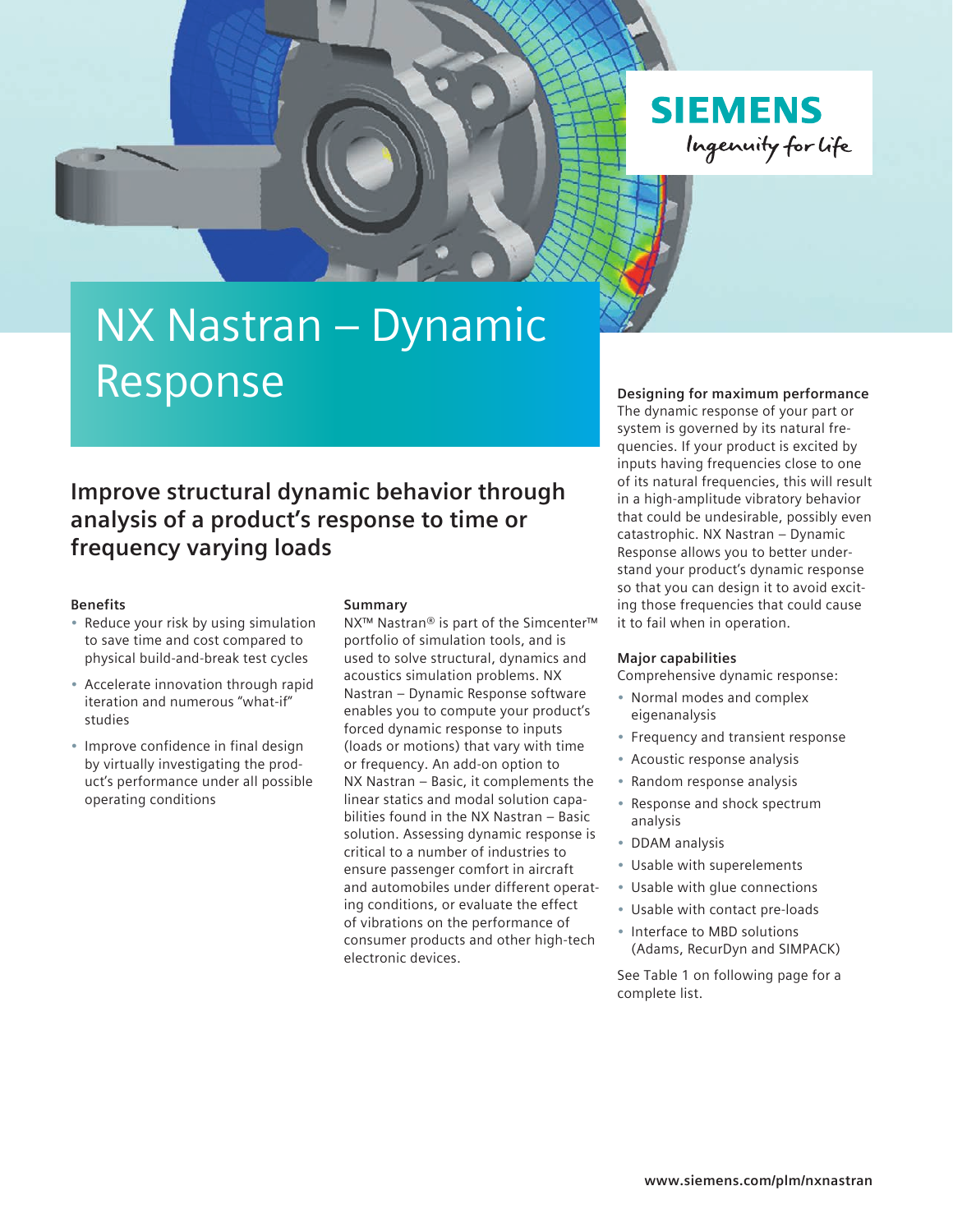## NX Nastran – Dynamic Response

#### **Table 1 – Analysis types available with NX Nastran – Dynamic Response**

| <b>Summary of analysis types</b>        | <b>Solution sequence number</b> |
|-----------------------------------------|---------------------------------|
| Normal modes analysis*                  | 103, 200                        |
| Modal frequency response                | 111, 200                        |
| Direct frequency response               | 108, 200                        |
| <b>Cyclic Direct Frequency Response</b> | 118                             |
| Modal transient response                | 112, 200                        |
| Direct transient response               | 109                             |
| Acoustic analysis                       | 108, 109, 111, 112, 200         |
| Complex eigenanalysis                   | 107, 110                        |
| Random response analysis                | 108, 111                        |
| Nonlinear normal modes*                 | 106                             |
| Nonlinear complex modes*                | 106                             |
| Response spectrum generation            | 109, 112                        |
| Response spectrum application*          | 103                             |
| <b>DDAM</b> analysis                    | 187                             |
| Design sensitivity-modes*               | 103, 200                        |
| Design sensitivity-frequency response   | 200                             |
| Design sensitivity-transient response   | 200                             |
| Design sensitivity-acoustics            | 200                             |
| Transient response-auto time-stepping** | 129                             |

Optimization solutions using SOL 200 require NX Nastran Optimization module.

Complete library of elements for dynamic analysis, which includes the elements in NX Nastran Basic plus the following:

- Acoustic elements
- Damping elements
- Nonlinear-elastic elements for transient response

Many types of damping:

- Structural damping
- Material damping
- Variable modal damping (viscous or structural)
- Discrete viscous dampers
- Acoustic barriers and absorbers
- Direct matrix input
- Nonlinear dampers
- Dynamic transfer functions
- Frequency dependent damping
- Structural to viscous conversion

Comprehensive array of eigensolvers:

- Lanczos
- Householder, modified Householder
- Complex Lanczos
- Complex Hessenberg
- Complex inverse power

Dynamic loading with complete generality in the time and frequency domains:

- All static loads can be applied dynamically
- Enforced displacement velocity and acceleration
- Initial displacement and velocity
- Initial displacement from static solution
- Time delays, time windows and analytic and explicit time functions
- Phase angles (real and complex)
- Nonlinear transient loading based on displacement and velocity
- Each load or enforced motion can have a different time history
- Acoustic loading

\* Included with NX Nastran – Basic.

\*\*Nonlinear SOLs that can be run as long as the material properties are linear.